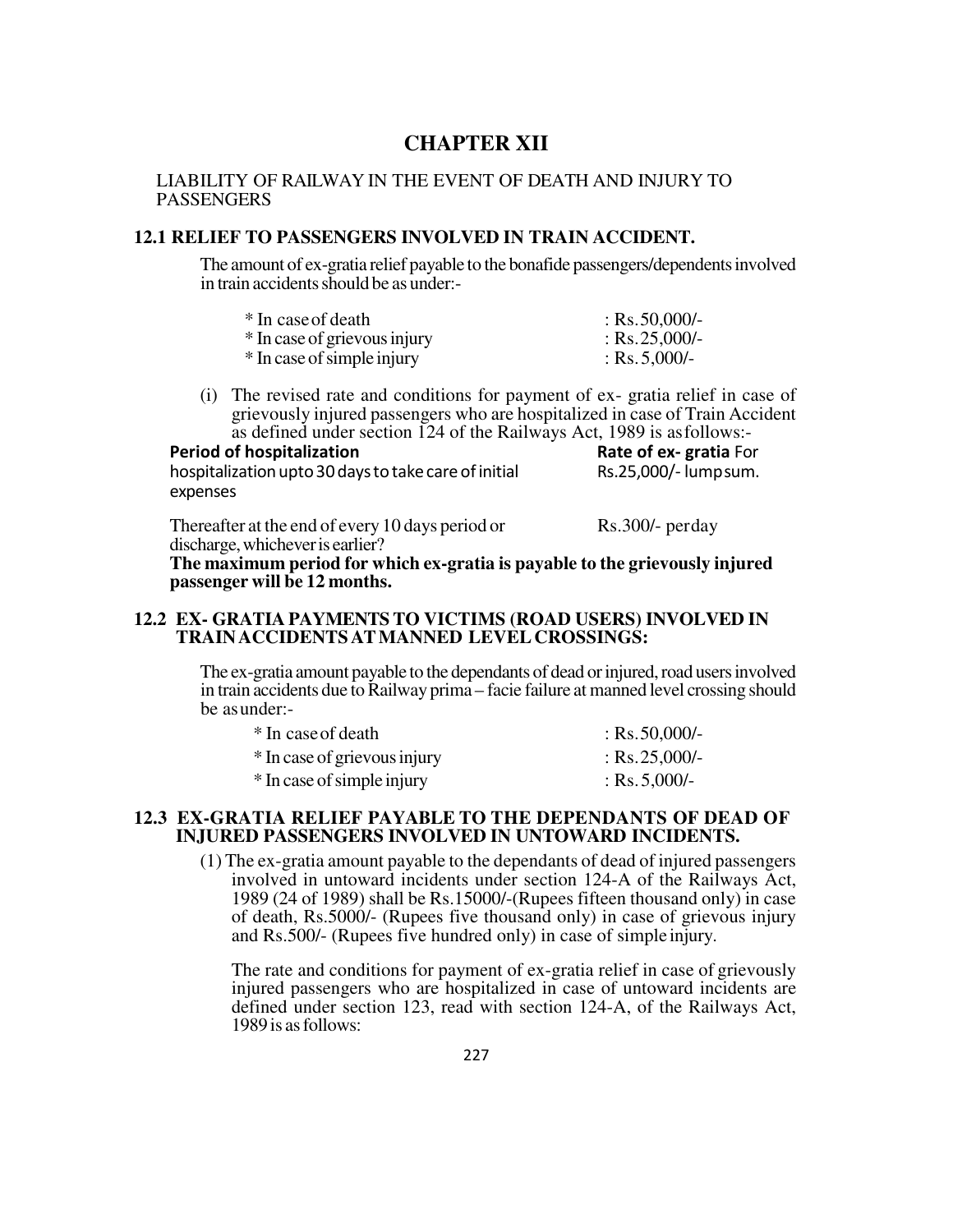# **Period of hospitalization Rate of ex- gratia**

|                               | - Upto 30 days of hospitalization Rs. 5,000/- (Rupees five thousand only) |
|-------------------------------|---------------------------------------------------------------------------|
| - Upto further six months of  | Rs.1,000/- (Rupees one thousand only) per week                            |
| hospitalization               | of part thereof for the period of indoor treatment.                       |
| - Upto further five months of | Rs. 500/- (Rupees five hundred only) per week                             |
| hospitalization               | of part thereof for the period of indoor treatment.                       |
|                               | $\mathbf{r}$ . The set of the set of $\mathbf{r}$                         |

**The maximum period for which ex-gratia is payable to the grievously injured passenger will be 12 months.** 

**Note:** (i) No ex- gratia relief is admissible in case of Accident at Unmanned Level Crossing.

- (ii) No ex-gratia payment would be admissible to the trespassers, persons electrocuted by OHE and road users at Unmanned Level Crossings.
- (iii) The amount of ex-gratia relief admissible to road users who meet with an accident due to Railway's prima facie liability at Manned Level Crossing /Gate Accident will be counted towards the amount of compensation payable, if action is tenable against the Railways under the Law of Torts and an award is actually granted by a Court of Law.
- (iv) E x-gratia payments should also be made to railway servants killed or injured by a moving train while performing their duty, for example, gangman working on track run over accidentally by a moving train.
- (v) Payments should be sanctioned/ arranged preferably on the spot by a Senior Scale Officer nominated by the General Manager after making such enquiries as can be reasonably made on the spot after the immediate needs by way of medical attendance etc, to injured persons are attended to.
- (vi) These ex-gratia payments, except in case of road users at manned level crossing, are not to be taken into account at the time of formal claims for compensation.
- (vii)Other terms and conditions applicable who are grievously injured in train accidents or untoward incidents
	- (a) This ex-gratia relief will be exclusively for passengers who are grievously injured in train accidents or untoward incidents as defined under Section 123, read with section 124/124-A of the Railways Act, 1989.
	- (b) The period of treatment as indoor patient for more than 30 days would need to be certified by a Railway Doctor for the purpose of further ex-gratia payment upto the period of 11 months. In case where the injured is taking treatment in other than Railway Hospital, the treatment has to be certified by Railway Doctor.
	- (c) Sr.DMO shall also keep track of such injured person taking treatment in other than Railway Hospitals. Sr.DCM/DCM shall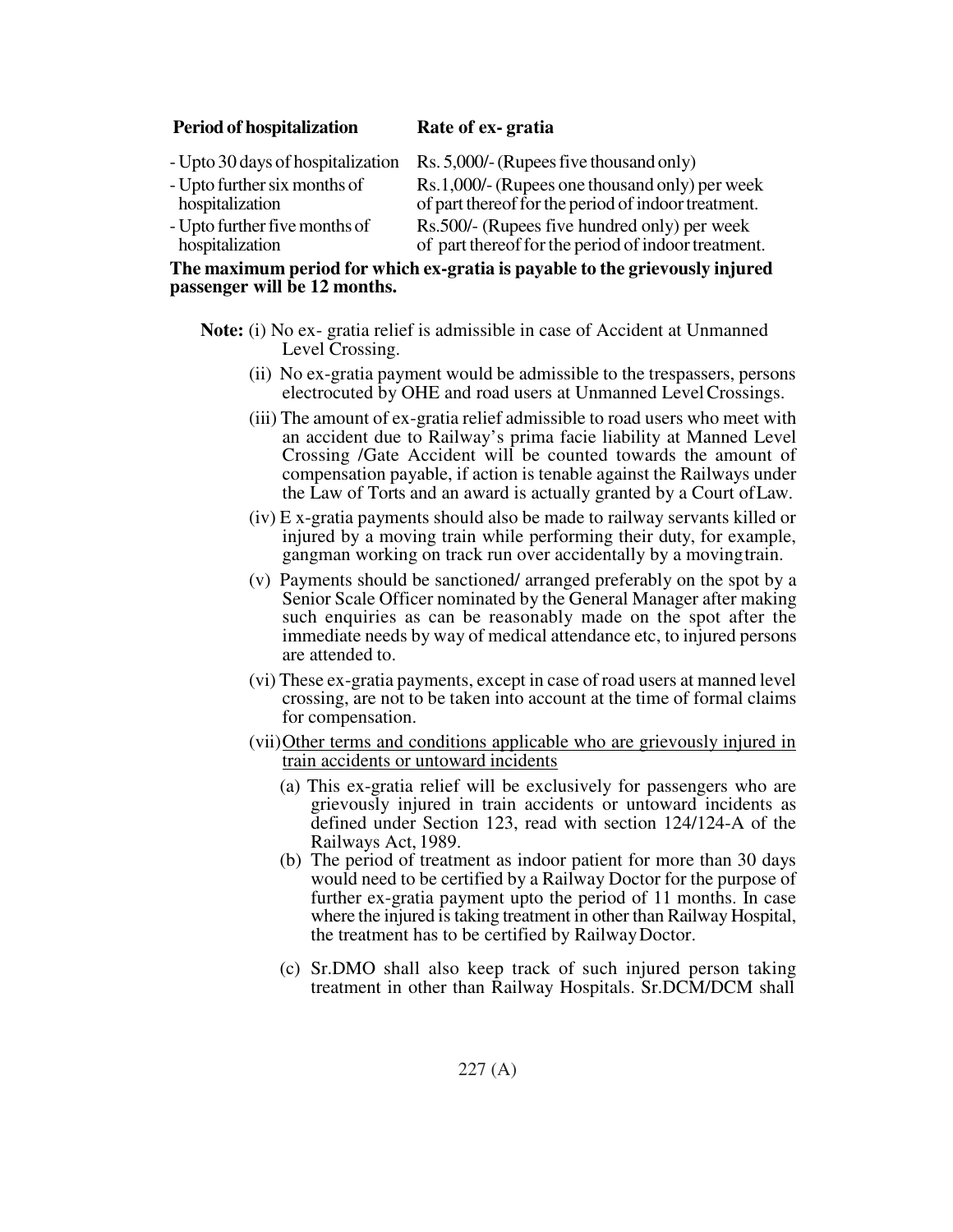keep co-ordination with Sr.DMO for the purpose and arrange payment of ex-gratia every week at the doorstep of injured person. Every care shall be taken by Sr.DCM/DCM to avoid any inconvenience to injured person in such cases.

(viii)In case of enhanced ex-gratia announced by the Minister of Railways as a special case under his/her discretionary powers, the amount equivalent to the normal rate of ex-gratia for death/injury of passenger in train accidents/ untoward incidents and to the road users who meet with an accident due to Railway's prima facie liability at Manned Level Crossing GateAccident be paid in cash and the remaining portion of the enhanced ex-gratia be paid by account payee cheque. The position is tabulated as under:-

| SI.<br>No.       | In case of                                                                               | <b>Normal rate</b><br>of ex-gratia<br>(as per extant<br>instructions) | Amount of Ex-Gratia to be paid by cash/<br>cheque in cheque in case of enhanced ex-<br>gratia announced by the Hon'ble Minister<br>of Railways |                                                          |  |  |  |
|------------------|------------------------------------------------------------------------------------------|-----------------------------------------------------------------------|------------------------------------------------------------------------------------------------------------------------------------------------|----------------------------------------------------------|--|--|--|
|                  |                                                                                          |                                                                       | <b>By Cash</b>                                                                                                                                 | <b>By Cheque</b>                                         |  |  |  |
| 1.               | In case of Train Accident (Section 124 of the Act).                                      |                                                                       |                                                                                                                                                |                                                          |  |  |  |
| $\mathbf{i}$     | In case of death                                                                         | Rs.50000/-                                                            | Rs.50000/-                                                                                                                                     | Announced amount of ex-gratia<br>minus Rs.50000/-        |  |  |  |
| $\mathbf{ii}$    | In case of<br>grievous                                                                   | Rs.25000/-                                                            | Rs.25000/-                                                                                                                                     | Announced amount of ex-gratia<br>minus injury Rs.25000/- |  |  |  |
| $\overline{iii}$ | In case of simple Rs.5000/-<br>injury                                                    |                                                                       | Rs.5000/-                                                                                                                                      | Announced amount of ex-gratia<br>minus Rs.5000/-         |  |  |  |
| 2.               | In case of Untoward incident (Sec-124-A of the Act)                                      |                                                                       |                                                                                                                                                |                                                          |  |  |  |
| $\mathbf{i}$     | In case of death                                                                         | Rs.15000/-                                                            | Rs.15000/-                                                                                                                                     | Announced amount of ex-gratia<br>minus Rs.15000/-        |  |  |  |
| $\mathbf{ii}$    | In case of<br>grievous injury                                                            | Rs.5000/-                                                             | Rs.5000/-                                                                                                                                      | Announced amount of<br>ex-gratia minus Rs.5000/-         |  |  |  |
| iii)             | In case of simple Rs.500/-<br>injury                                                     |                                                                       | Rs.500/-                                                                                                                                       | Announced amount of ex-gratia<br>minus Rs.500/-          |  |  |  |
| 3.               | In case of Accident at Manned Level Crossing (due to Railway's Prima<br>facie liability) |                                                                       |                                                                                                                                                |                                                          |  |  |  |
| $\mathbf{i}$     | In case of death                                                                         | Rs.50000/-                                                            | Rs.50000/-                                                                                                                                     | Announced amount of ex-gratia<br>minus Rs.50000/-        |  |  |  |
| $\mathbf{ii}$    | In case of<br>grievous injury                                                            | Rs.25000/-                                                            | Rs.25000/-                                                                                                                                     | Announced amount of ex-gratia<br>minus Rs.25000/-        |  |  |  |
| iii)             | In case of simple Rs.5000/-<br>injury                                                    |                                                                       | Rs.5000/-                                                                                                                                      | Announced amount of ex-gratia<br>minus Rs.5000/-         |  |  |  |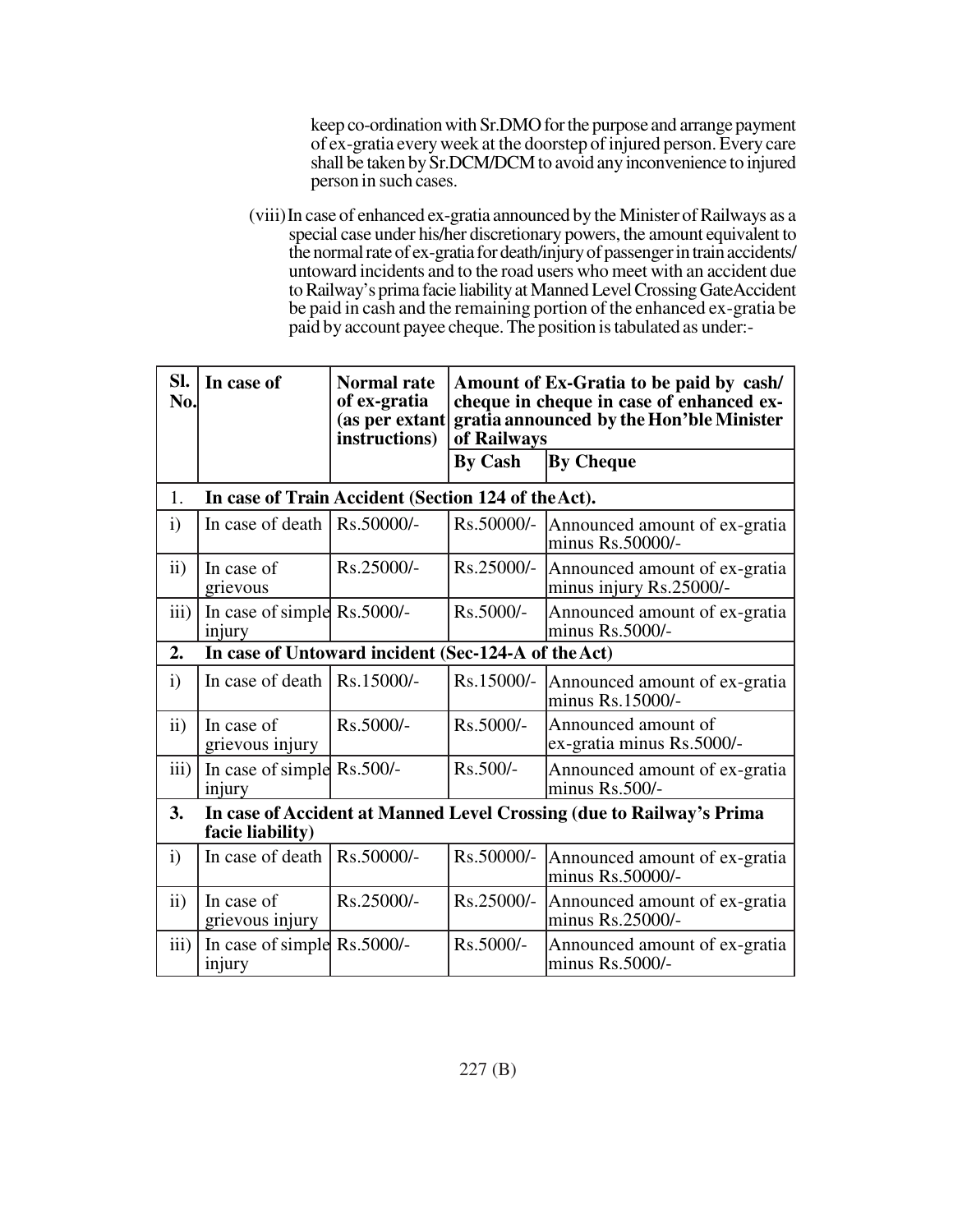## **12.3 ISSUE OF COMPLEMENTARY PASSES TO THE NEXT OF KIN OF THE VICTIMS AS WELLAS TO THE SURVIVINGVICTIMS OF THE RAILWAY ACCIDENTS.**

Complementary passes may be issued to the next of kin of the victims as well as to the surviving victims discharged from the hospitals. The class of passes should of course, be the same in which the surviving victims were traveling or higher if recommended by the doctor. The class of passes for the relatives may be determined according to the status of the persons. While issuing such passes the following aspects should be borne in mind;

- 1. The issue of such complementary passes may centralise in the General Manager's office and should have the approval of General Manager.
- 2. Such complementary may be issued to not more than two relatives of the injured or deceased passengers.
- 3. Sufficient safe guard may be adopted so that this passes are not misused.
- 4. Break of journey on such passes should not be allowed.

## **12.4 COMPENSATION TO VICTIMS – SPEEDY DISPOSAL**:

The Railways must be more responsive while dealing with public, particularly in such cases of robberies and other unfortunate incidents resulting in injuries and other sufferings to the passengers. Proper medical records of such cases should be kept. Railway protection force should interact more closely with Government Railway Police and State Police for settling all cases of compensation expeditiously. Compensation should be paid to all after proper investigation. Vigorous efforts should be taken to locate the injured by deputing team of staff and provide them application forms with guidance to enable them to file claims for compensation before Railway Claims Tribunal and action taken particulars may be advised within 10 days. Expeditious action should be taken and ensure that delay does not take place. Wherever any passenger train accident or untoward incident takes place, addresses of all the dead/injured should be taken,. Ex-gratia payment should be made in accordance with present instructions and application forms should be supplied to them for filling the claims compensation cases.